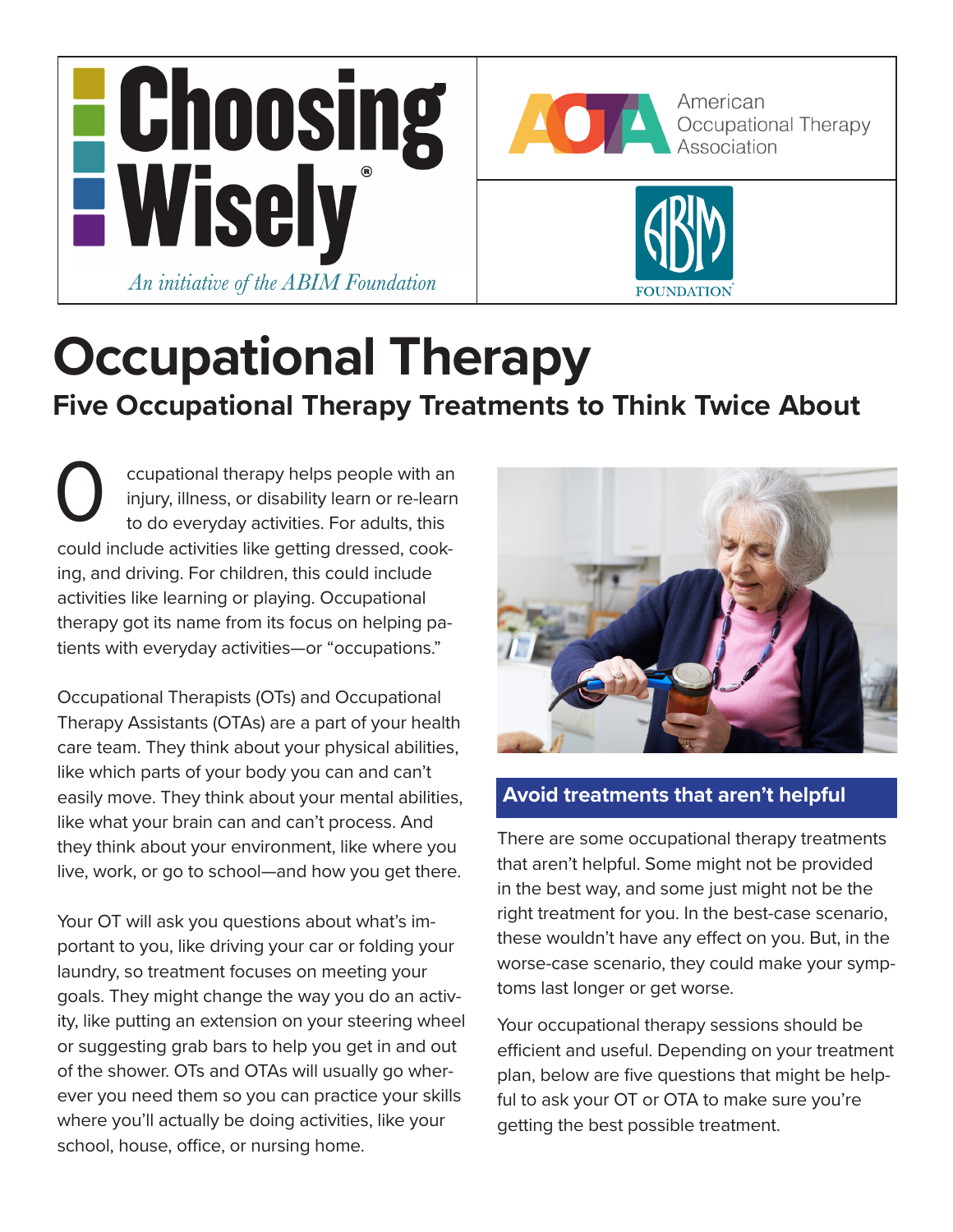## **Do my occupational therapy activities support what I want to do?**

All of your occupational therapy treatment activities should have meaning and be things you want and need to do. They should help you reach your goals and make you more functional and independent. Activities that aren't tailored to your goals may not be very useful. You might even skip your appointments because you don't see how occupational therapy is helping you**.**

*Real Life Example:* If you had a stroke, you may still want or need to prepare your own meals while you're recovering. Your OT or OTA should spend time helping you reach this goal by showing you the best ways to do things like reaching into cupboards and turning on the stove. Exercises like stacking cones or using an arm bike will not be as helpful or motivating as real life activities where you can progress toward doing what's important to you.

### *<u>Multicand</u>* **Do the occupational therapy activities that challenge my mind have a purpose?**

Just like your movement-based occupational therapy activities help you reach your physical goals, your mind-based activities should help you reach your cognitive goals. Your OT and OTA will think about how your brain uses information to help you reach your goals.

*Real Life Example*: If you have a brain injury from an accident, you may still want to do your own grocery shopping. This might include planning your meals, making a grocery list, managing your money, and finding items in the grocery store. If your OT or OTA gives you workbooks and activities on the computer to learn these skills, that won't be as useful as actually practicing all the steps. And, by going to the grocery store with your OT or OTA, the two of you might see additional areas where you need help, such as getting to and from the store, finding unfamiliar items, or comparing prices.



## **What's the goal of heat, ice, and electrotherapy?**

Some OTs and OTAs use tools like heat, cold, and electrotherapy with their patients. One reason to do this is to lessen your pain so you're comfortable enough to do your OT activities during your appointment. Using these devices simply to reduce pain, without a specific activity in mind, is not occupational therapy.

*Real Life Example*: If you had shoulder surgery, getting dressed might be very painful and difficult. In this case, your OT or OTA could start your appointment by applying heat or cold to your shoulder so you are able to work on ways to comfortably get dressed.

## **Are these the right sensory interventions?**

Some people have difficulties with everyday sensations, like noises, lights, textures, and tastes. OTs and OTAs can help their patients with these challenges. But all patients don't respond the same way to each solution—and what works for one patient may cause a sensory overload in another patient, making things worse.

*Real Life Example*: If your child has autism, it might be difficult for him or her to brush their teeth or stay calm in a crowded store. To learn more about your child's sensory needs, your OT should conduct an assessment. Then, your OT or OTA will be able to work with you and your child to help with those specific sensitivities.